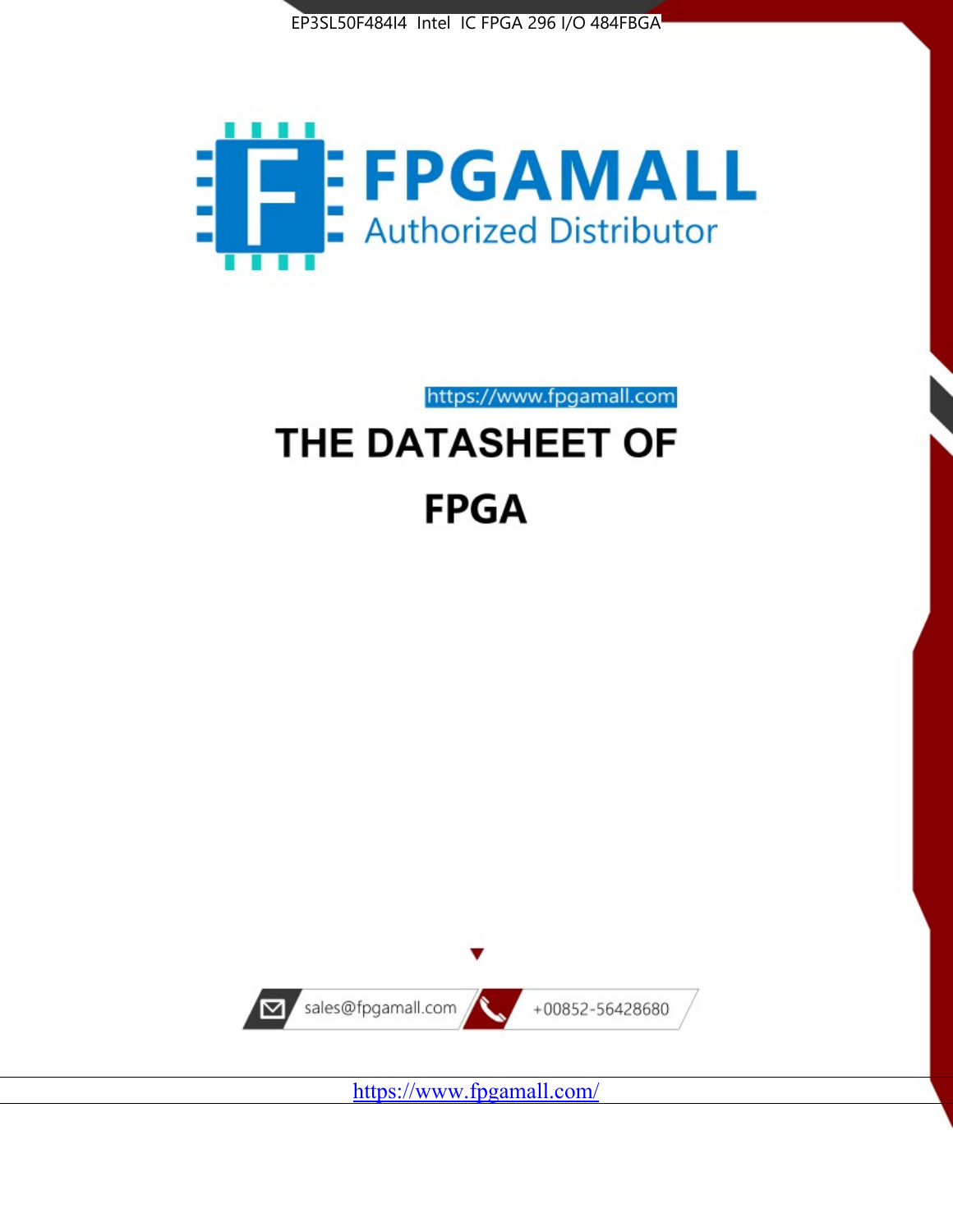EP3SL50F484I4 Intel IC FPGA 296 I/O 484FBGA



# **1. Stratix III Device Family Overview**

**SIII51001-1.8**

The Stratix® III family provides one of the most architecturally advanced, high-performance, low-power FPGAs in the marketplace.

Stratix III FPGAs lower power consumption through Altera's innovative Programmable Power Technology, which provides the ability to turn on the performance where needed and turn down the power consumption for blocks not in use. Selectable Core Voltage and the latest in silicon process optimizations are also employed to deliver the industry's lowest power, high-performance FPGAs.

Specifically designed for ease of use and rapid system integration, the Stratix III FPGA family offers two variants optimized to meet different application needs:

- The Stratix III *L* family provides balanced logic, memory, and multiplier ratios for mainstream applications.
- The Stratix III *E* family is memory- and multiplier-rich for data-centric applications.

Modular I/O banks with a common bank structure for vertical migration lend efficiency and flexibility to the high-speed I/O. Package and die enhancements with dynamic on-chip termination, output delay, and current strength control provide best-in-class signal integrity.

Based on a 1.1-V, 65-nm all-layer copper SRAM process, the Stratix III family is a programmable alternative to custom ASICs and programmable processors for high-performance logic, digital signal processing (DSP), and embedded designs.

Stratix III devices include optional configuration bit stream security through volatile or non-volatile 256-bit Advanced Encryption Standard (AES) encryption. Where ultra-high reliability is required, Stratix III devices include automatic error detection circuitry to detect data corruption by soft errors in the configuration random-access memory (CRAM) and user memory cells.

## **Features Summary**

Stratix III devices offer the following features:

- 48,000 to 338,000 equivalent logic elements (LEs) (refer to Table 1–1)
- 2,430 to 20,497 Kbits of enhanced TriMatrix memory consisting of three RAM block sizes to implement true dual-port memory and FIFO buffers
- High-speed DSP blocks provide dedicated implementation of 9×9, 12×12, 18×18, and 36×36 multipliers (at up to 550 MHz), multiply-accumulate functions, and finite impulse response (FIR) filters
- I/O:GND:PWR ratio of 8:1:1 along with on-die and on-package decoupling for robust signal integrity
- Programmable Power Technology, which minimizes power while maximizing device performance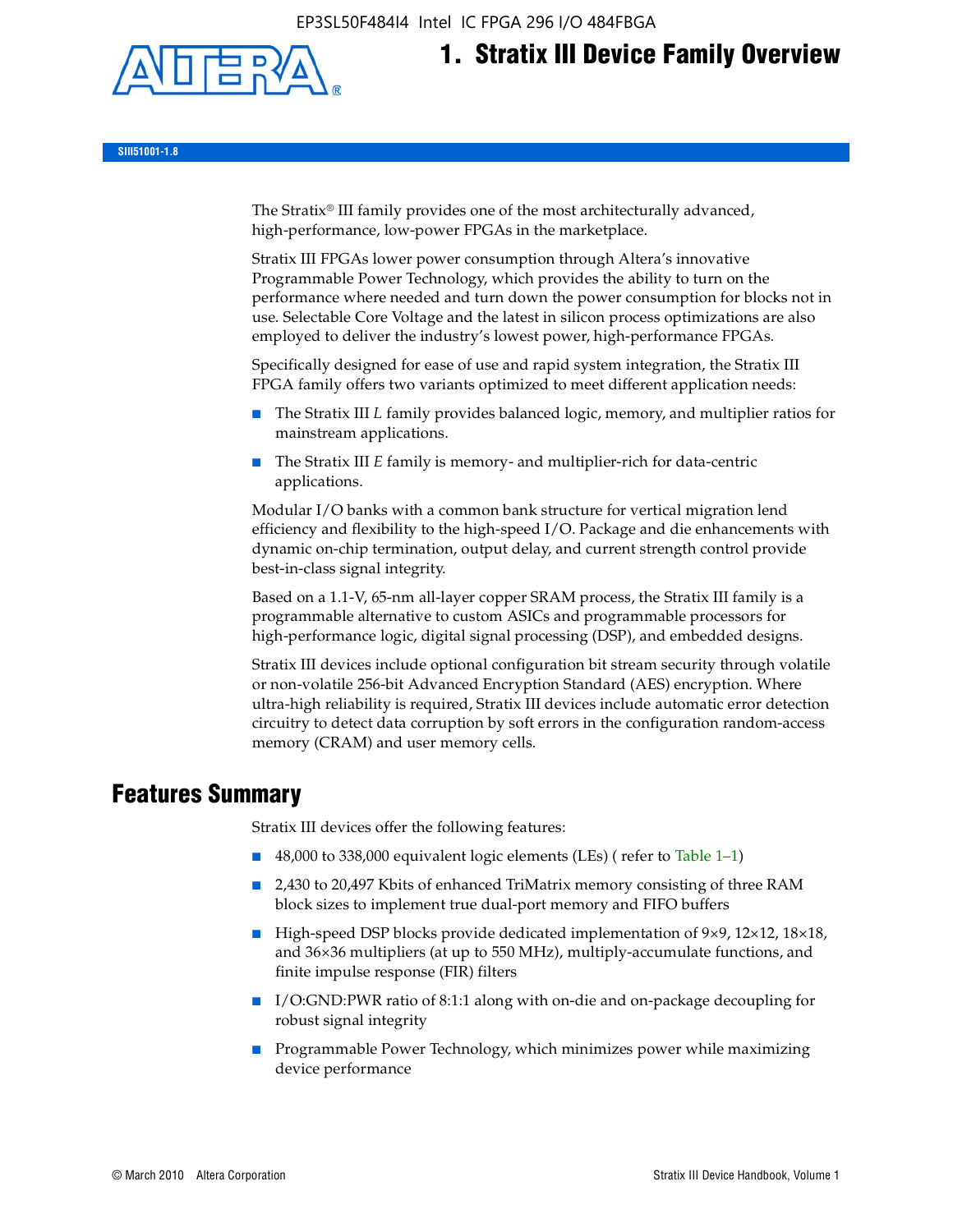- Selectable Core Voltage, available in low-voltage devices (L ordering code suffix), enables selection of lowest power or highest performance operation
- Up to 16 global clocks, 88 regional clocks, and 116 peripheral clocks per device
- Up to 12 phase-locked loops (PLLs) per device that support PLL reconfiguration, clock switchover, programmable bandwidth, clock synthesis, and dynamic phase shifting
- Memory interface support with dedicated DQS logic on all I/O banks
- Support for high-speed external memory interfaces including DDR, DDR2, DDR3 SDRAM, RLDRAM II, QDR II, and QDR II+ SRAM on up to 24 modular I/O banks
- Up to 1,104 user I/O pins arranged in 24 modular I/O banks that support a wide range of industry I/O standards
- Dynamic On-Chip Termination (OCT) with auto calibration support on all  $I/O$ banks
- High-speed differential I/O support with serializer/deserializer (SERDES) and dynamic phase alignment (DPA) circuitry for 1.6 Gbps performance
- Support for high-speed networking and communications bus standards including SPI-4.2, SFI-4, SGMII, Utopia IV, 10 Gigabit Ethernet XSBI, Rapid I/O, and NPSI
- The only high-density, high-performance FPGA with support for 256-bit AES volatile and non-volatile security key to protect designs
- Robust on-chip hot socketing and power sequencing support
- Integrated cyclical redundancy check (CRC) for configuration memory error detection with critical error determination for high availability systems support
- Built-in error correction coding (ECC) circuitry to detect and correct data errors in M144K TriMatrix memory blocks
- Nios<sup>®</sup> II embedded processor support
- Support for multiple intellectual property megafunctions from Altera® MegaCore® functions and Altera Megafunction Partners Program (AMPPSM)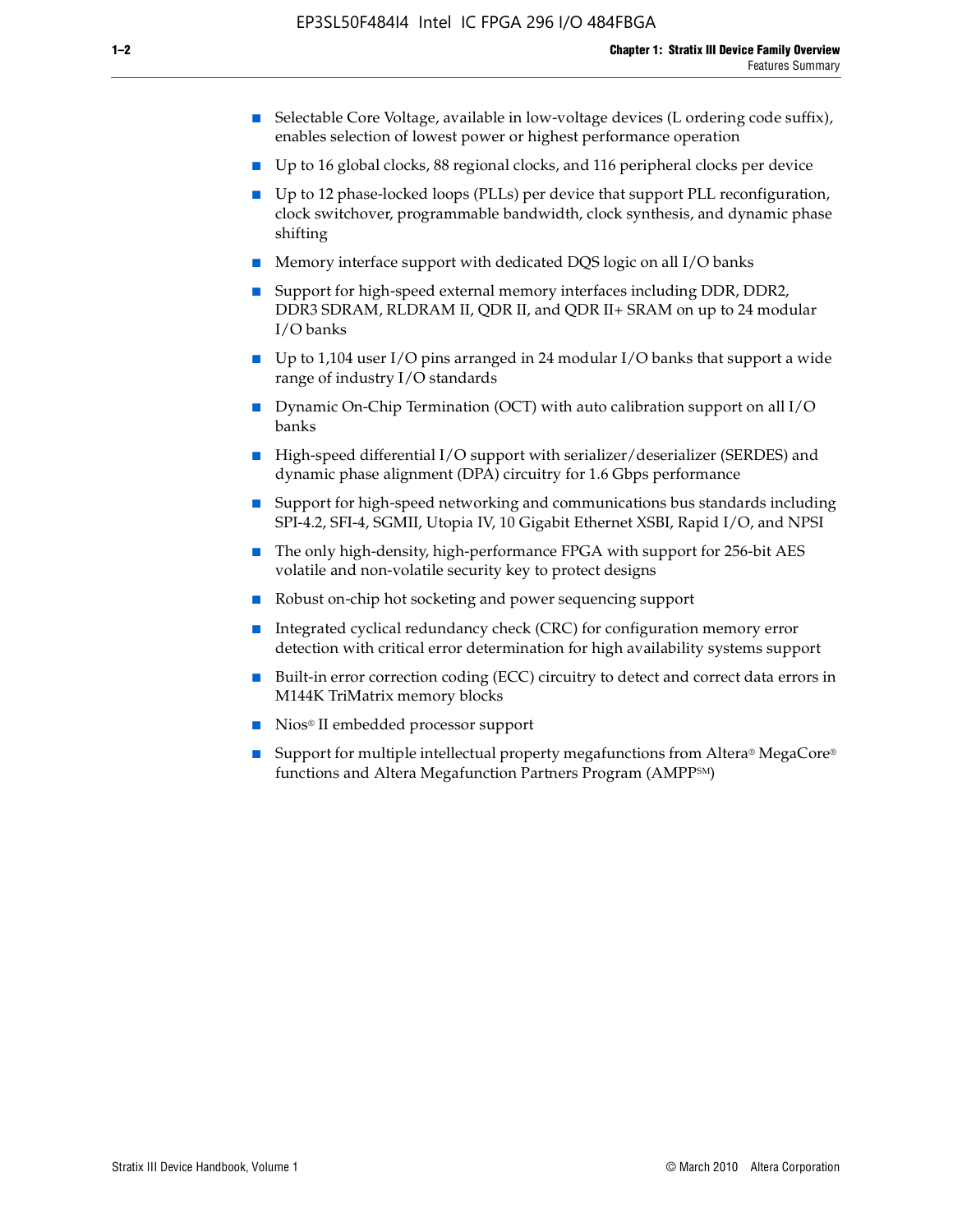#### Table 1–1 lists the Stratix III FPGA family features.

|                                                 | Device/<br><b>Feature</b> | <b>ALMs</b> | <b>LEs</b> | <b>M9K</b><br><b>Blocks</b> | <b>M144K</b><br><b>Blocks</b> | <b>MLAB</b><br><b>Blocks</b> | <b>Total</b><br><b>Embedded</b><br><b>RAM Kbits</b> | <b>MLAB</b><br><b>RAM</b><br><b>Kbits</b><br>(1) | <b>Total</b><br><b>RAM</b><br>Kbits $(2)$ | $18\times18$ -bit<br><b>Multipliers</b><br>(FIR Mode) | <b>PLLs</b><br>(3) |
|-------------------------------------------------|---------------------------|-------------|------------|-----------------------------|-------------------------------|------------------------------|-----------------------------------------------------|--------------------------------------------------|-------------------------------------------|-------------------------------------------------------|--------------------|
|                                                 | EP3SL50                   | 19K         | 47.5K      | 108                         | 6                             | 950                          | 1,836                                               | 297                                              | 2,133                                     | 216                                                   | 4                  |
|                                                 | EP3SL70                   | 27K         | 67.5K      | 150                         | 6                             | 1,350                        | 2,214                                               | 422                                              | 2,636                                     | 288                                                   | 4                  |
| <b>Stratix III</b>                              | EP3SL110                  | 43K         | 107.5K     | 275                         | 12                            | 2,150                        | 4,203                                               | 672                                              | 4,875                                     | 288                                                   | 8                  |
| Logic<br><b>Family</b>                          | EP3SL150                  | 57K         | 142.5K     | 355                         | 16                            | 2,850                        | 5,499                                               | 891                                              | 6,390                                     | 384                                                   | 8                  |
|                                                 | EP3SL200                  | 80K         | 200K       | 468                         | 36                            | 4,000                        | 9,396                                               | 1,250                                            | 10,646                                    | 576                                                   | 12                 |
|                                                 | EP3SL340                  | 135K        | 337.5K     | 1,040                       | 48                            | 6,750                        | 16,272                                              | 2,109                                            | 18,381                                    | 576                                                   | 12                 |
|                                                 | EP3SE50                   | 19K         | 47.5K      | 400                         | 12                            | 950                          | 5,328                                               | 297                                              | 5,625                                     | 384                                                   | 4                  |
| <b>Stratix III</b><br><b>Enhanced</b><br>Family | EP3SE80                   | 32K         | 80K        | 495                         | 12                            | 1,600                        | 6,183                                               | 500                                              | 6,683                                     | 672                                                   | 8                  |
|                                                 | EP3SE110                  | 43K         | 107.5K     | 639                         | 16                            | 2,150                        | 8,055                                               | 672                                              | 8,727                                     | 896                                                   | 8                  |
|                                                 | EP3SE260                  | 102K        | 255K       | 864                         | 48                            | 5,100                        | 14,688                                              | 1,594                                            | 16,282                                    | 768                                                   | 12                 |

**Table 1–1.** FPGA Family Features for Stratix III Devices

**Notes to Table 1–1:**

(1) MLAB ROM mode supports twice the number of MLAB RAM Kbits.

(2) For total ROM Kbits, use this equation to calculate: Total ROM Kbits = Total Embedded RAM Kbits +  $[(# of MLAB blocks × 640)/1024]$ 

(3) The availability of the PLLs shown in this column is based on the device with the largest package. Refer to the *[Clock Networks and PLLs in Stratix](http://www.altera.com/literature/hb/stx3/stx3_siii51006.pdf)  [III Devices](http://www.altera.com/literature/hb/stx3/stx3_siii51006.pdf)* chapter in volume 1 of the *Stratix III Device Handbook* for the availability of the PLLs for each device.

> The Stratix III logic family (*L*) offers balanced logic, memory, and multipliers to address a wide range of applications, while the enhanced family (*E*) offers more memory and multipliers per logic and is ideal for wireless, medical imaging, and military applications.

Stratix III devices are available in space-saving FineLine BGA (FBGA) packages (refer to Table 1–2 and Table 1–3).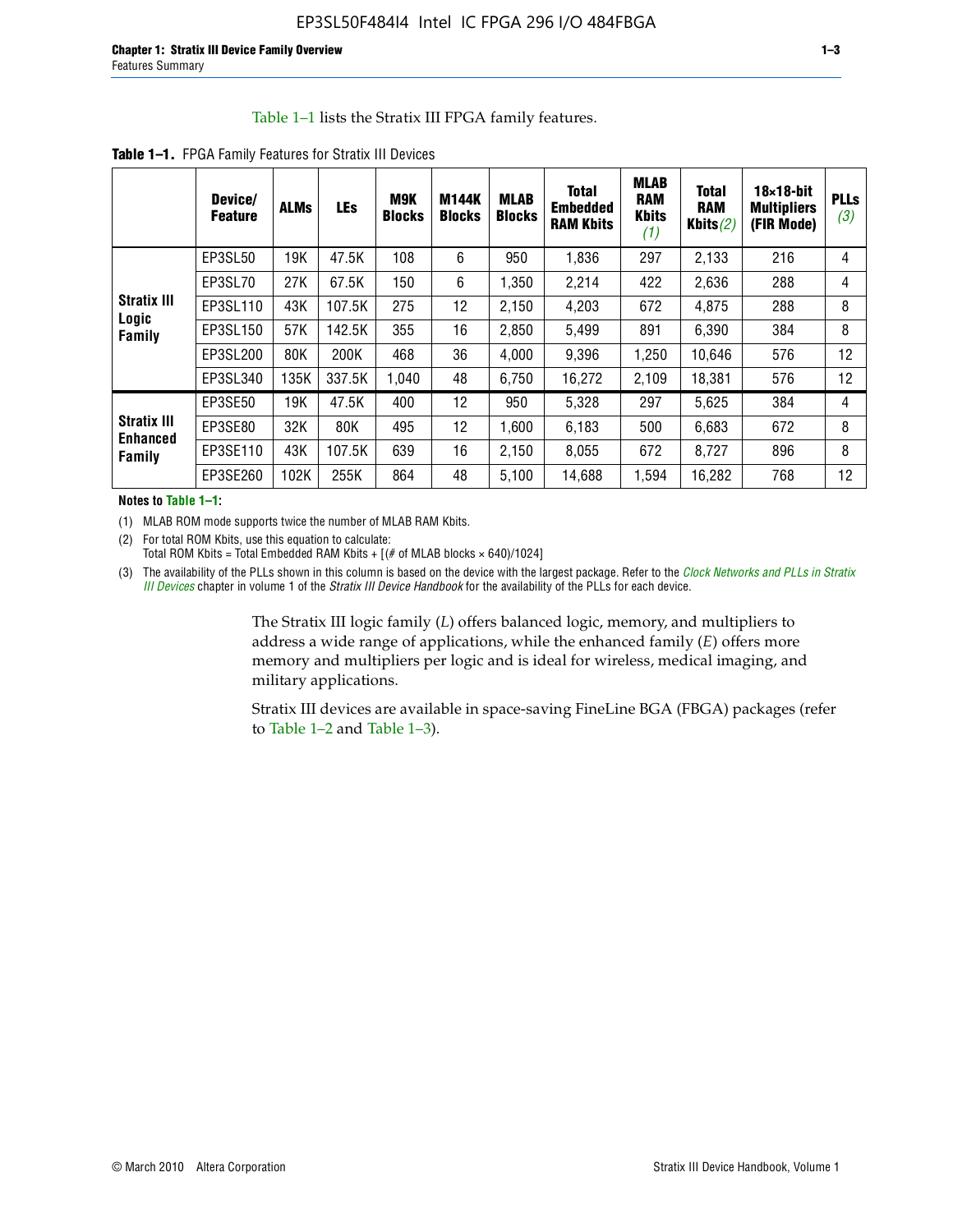Table 1–2 lists the Stratix III FPGA package options and I/O pin counts.

| <b>Device</b> | 484-Pin<br><b>FineLine</b><br>BGA(2) | <b>780-Pin</b><br><b>FineLine</b><br>BGA(2) | 1152-Pin<br><b>FineLine</b><br>BGA(2) | <b>1517-Pin</b><br><b>FineLine BGA</b><br>(3) | <b>1760-Pin</b><br><b>FineLine BGA</b><br>(3) |
|---------------|--------------------------------------|---------------------------------------------|---------------------------------------|-----------------------------------------------|-----------------------------------------------|
| EP3SL50       | 296                                  | 488                                         |                                       |                                               |                                               |
| EP3SL70       | 296                                  | 488                                         |                                       |                                               |                                               |
| EP3SL110      |                                      | 488                                         | 744                                   |                                               |                                               |
| EP3SL150      |                                      | 488                                         | 744                                   |                                               |                                               |
| EP3SL200      |                                      | 488 $(5)$                                   | 744                                   | 976                                           |                                               |
| EP3SL340      |                                      |                                             | 744(4)                                | 976                                           | 1,120                                         |
| EP3SE50       | 296                                  | 488                                         |                                       |                                               |                                               |
| EP3SE80       |                                      | 488                                         | 744                                   |                                               |                                               |
| EP3SE110      |                                      | 488                                         | 744                                   |                                               |                                               |
| EP3SE260      |                                      | 1488(5)                                     | 744                                   | 976                                           |                                               |

**Table 1–2.** Package Options and I/O Pin Counts *(Note 1)*

**Notes to Table 1–2:**

(1) The arrows indicate vertical migration.

- (2) All I/O pin counts include eight dedicated clock inputs (CLK1p, CLK1n, CLK3p, CLK3n, CLK8p, CLK8n, CLK10p, and CLK10n) that can be used for data inputs.
- (3) All I/O pin counts include eight dedicated clock inputs (CLK1p, CLK1n, CLK3p, CLK3n, CLK8p, CLK8n, CLK10p, and CLK10n) and eight dedicated corner PLL clock inputs (PLL\_L1\_CLKp, PLL\_L1\_CLKn, PLL\_L4\_CLKp, PLL\_L4\_CLKn, PLL\_R4\_CLKp, PLL\_R4\_CLKn, PLL\_R1\_CLKp, and PLL\_R1\_CLKn) that can be used for data inputs.
- (4) The EP3SL340 FPGA is offered only in the H1152 package, but not offered in the F1152 package.
- (5) The EP3SE260 and EP3SL200 FPGAs are offered only in the H780 package, but not offered in the F780 package.

All Stratix III devices support vertical migration within the same package (for example, you can migrate between the EP3SL50 and EP3SL70 devices in the 780-pin FineLine BGA package). Vertical migration allows you to migrate to devices whose dedicated pins, configuration pins, and power pins are the same for a given package across device densities.

To ensure that a board layout supports migratable densities within one package offering, enable the applicable vertical migration path within the Quartus® II software. On the Assignments menu, point to **Device** and click **Migration Devices**. You can migrate from the *L* family to the *E* family without increasing the number of LEs available. This minimizes the cost of vertical migration.

Table 1–3 lists the Stratix III FineLine BGA (FBGA) package sizes.

**Table 1–3.** FineLine BGA Package Sizes

| <b>Dimension</b>     | <b>484 Pin</b> | <b>780 Pin</b> | <b>1152 Pin</b> | <b>1517 Pin</b> | <b>1760 Pin</b> |
|----------------------|----------------|----------------|-----------------|-----------------|-----------------|
| Pitch (mm)           | 1.00           | 1.00           | 1.00            | 1.00            | 1.00            |
| Area $(mm2)$         | 529            | 841            | 1.225           | 1.600           | 1.849           |
| Length/Width (mm/mm) | 23/23          | 29/29          | 35/35           | 40/40           | 43/43           |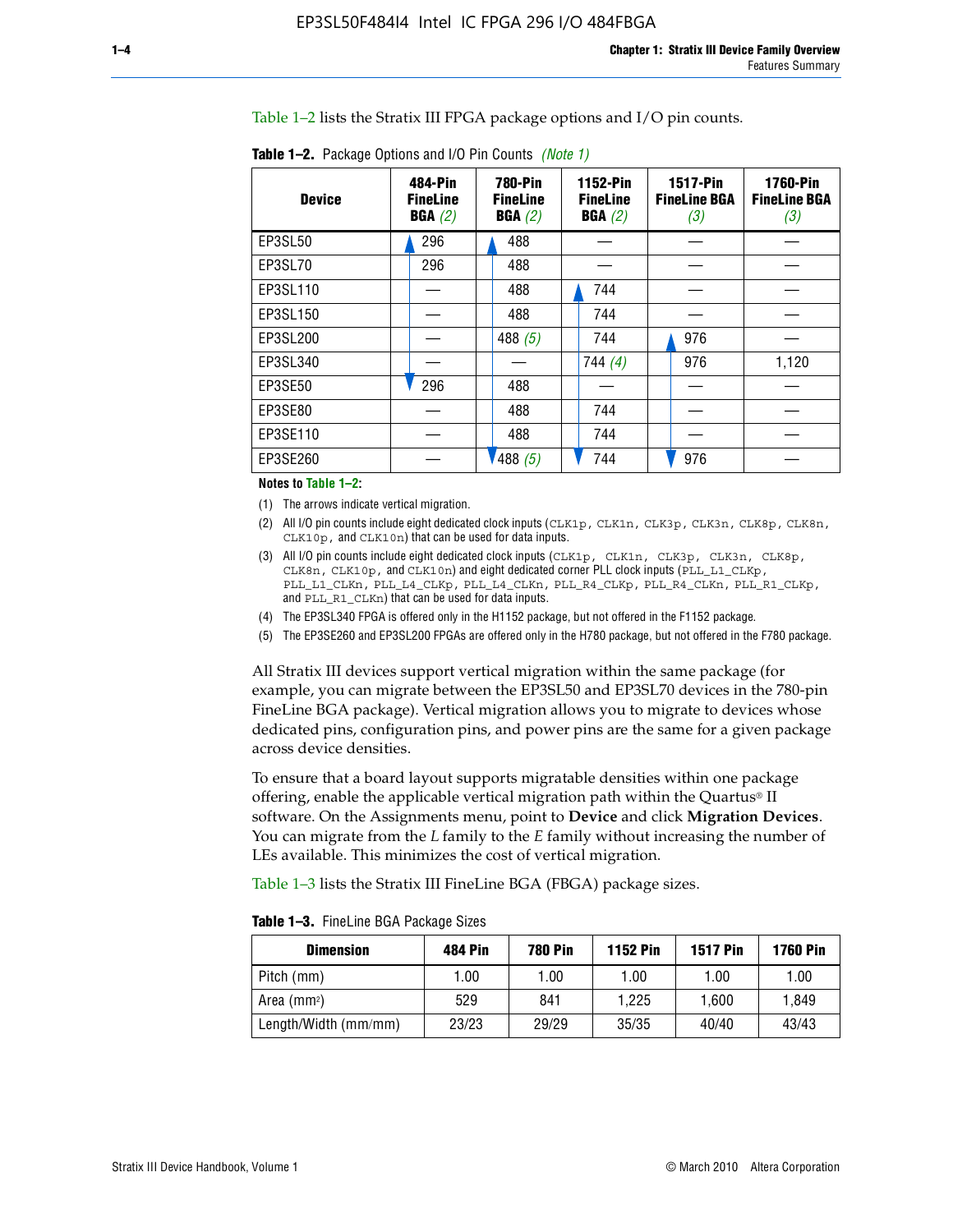Table 1–4 lists the Stratix III Hybrid FineLine BGA (HBGA) package sizes.

**Table 1–4.** Hybrid FineLine BGA Package Sizes

| <b>Dimension</b>        | <b>780 Pin</b> | <b>1152 Pin</b> |
|-------------------------|----------------|-----------------|
| Pitch (mm)              | 1.00           | 1.00            |
| Area (mm <sup>2</sup> ) | 1.089          | 1.600           |
| Length/Width (mm/mm)    | 33/33          | 40/40           |

Stratix III devices are available in up to three speed grades: –2, –3, and –4, with –2 being the fastest. Stratix III devices are offered in both commercial and industrial temperature range ratings with leaded and lead-free packages. Selectable Core Voltage is available in specially marked low-voltage devices (*L* ordering code suffix).

Table 1–5 lists the Stratix III device speed grades.

Table 1-5. Speed Grades for Stratix III Devices (Part 1 of 2)

| <b>Device</b> | <b>Temperature</b><br>Grade | 484 - Pin<br><b>FineLine</b><br><b>BGA</b> | <b>780-Pin</b><br><b>FineLine</b><br><b>BGA</b> | 780-Pin<br><b>Hybrid</b><br><b>FineLine</b><br><b>BGA</b> | 1152-Pin<br><b>FineLine</b><br><b>BGA</b> | 1152-Pin<br><b>Hybrid</b><br><b>FineLine</b><br><b>BGA</b> | 1517-Pin<br><b>FineLine</b><br><b>BGA</b> | <b>1760-Pin</b><br><b>FineLine</b><br><b>BGA</b> |
|---------------|-----------------------------|--------------------------------------------|-------------------------------------------------|-----------------------------------------------------------|-------------------------------------------|------------------------------------------------------------|-------------------------------------------|--------------------------------------------------|
| EP3SL50       | Commercial                  | $-2, -3, -4,$<br>$-41$                     | $-2, -3, -4,$<br>$-4L$                          |                                                           |                                           |                                                            |                                           |                                                  |
|               | Industrial                  | $-3, -4, -4L$                              | $-3, -4, -4L$                                   | $\equiv$                                                  | $\equiv$                                  | $\overline{\phantom{0}}$                                   | $\overline{\phantom{0}}$                  | $\overline{\phantom{0}}$                         |
| EP3SL70       | Commercial                  | $-2, -3, -4,$<br>$-41$                     | $-2, -3, -4,$<br>$-41$                          |                                                           |                                           |                                                            |                                           |                                                  |
|               | Industrial                  | $-3, -4, -4L$                              | $-3, -4, -4L$                                   | $\qquad \qquad -$                                         |                                           | $\overline{\phantom{0}}$                                   | $\equiv$                                  |                                                  |
| EP3SL110      | Commercial                  |                                            | $-2, -3, -4,$<br>$-4L$                          |                                                           | $-2, -3, -4,$<br>$-4L$                    |                                                            |                                           |                                                  |
|               | Industrial                  | $\overline{\phantom{0}}$                   | $-3, -4, -4L$                                   | $\frac{1}{1}$                                             | $-3, -4, -4L$                             | $\equiv$                                                   | $\equiv$                                  | $\overline{\phantom{0}}$                         |
| EP3SL150      | Commercial                  |                                            | $-2, -3, -4,$<br>$-41$                          |                                                           | $-2, -3, -4,$<br>$-41$                    |                                                            |                                           |                                                  |
|               | Industrial                  |                                            | $-3, -4, -4L$                                   | $\frac{1}{2}$                                             | $-3, -4, -4L$                             |                                                            |                                           | $\equiv$                                         |
| EP3SL200      | Commercial                  |                                            |                                                 | $-2, -3, -4,$<br>$-4L$                                    | $-2, -3, -4,$<br>$-4L$                    |                                                            | $-2,-3,-4,$<br>$-4L$                      |                                                  |
|               | Industrial (1)              | $\equiv$                                   | $\equiv$                                        | $-3, -4, -4L$                                             | $-3, -4, -4L$                             | $\frac{1}{1}$                                              | $-3, -4, -4L$                             | $\frac{1}{1}$                                    |
| EP3SL340      | Commercial                  |                                            | $\equiv$                                        |                                                           | $\frac{1}{2}$                             |                                                            | $-2, -3, -4$ $-2, -3, -4$                 | $-2, -3, -4$                                     |
|               | Industrial $(1)$            |                                            |                                                 | $\overline{\phantom{0}}$                                  | $-$                                       |                                                            | $-3, -4, -4$ $-3, -4, -4$                 | $-3, -4, -4L$                                    |
| EP3SE50       | Commercial                  | $-2, -3, -4,$<br>$-4L$                     | $-2, -3, -4,$<br>$-4L$                          |                                                           |                                           |                                                            |                                           |                                                  |
|               | Industrial                  | $-3, -4, -4L$                              | $-3, -4, -4L$                                   | $\equiv$                                                  | $\overline{\phantom{0}}$                  | $\overline{\phantom{0}}$                                   | $\overline{\phantom{0}}$                  | $\overline{\phantom{0}}$                         |
| EP3SE80       | Commercial                  |                                            | $-2, -3, -4,$<br>$-4L$                          |                                                           | $-2, -3, -4,$<br>$-4L$                    |                                                            |                                           |                                                  |
|               | Industrial                  |                                            | $-3, -4, -4L$                                   |                                                           | $-3, -4, -4L$                             |                                                            | $\equiv$                                  |                                                  |
| EP3SE110      | Commercial                  |                                            | $-2, -3, -4,$<br>$-4L$                          |                                                           | $-2, -3, -4,$<br>$-41$                    |                                                            |                                           |                                                  |
|               | Industrial                  |                                            | $-3, -4, -4L$                                   | $\overline{\phantom{0}}$                                  | $-3, -4, -4L$                             |                                                            |                                           |                                                  |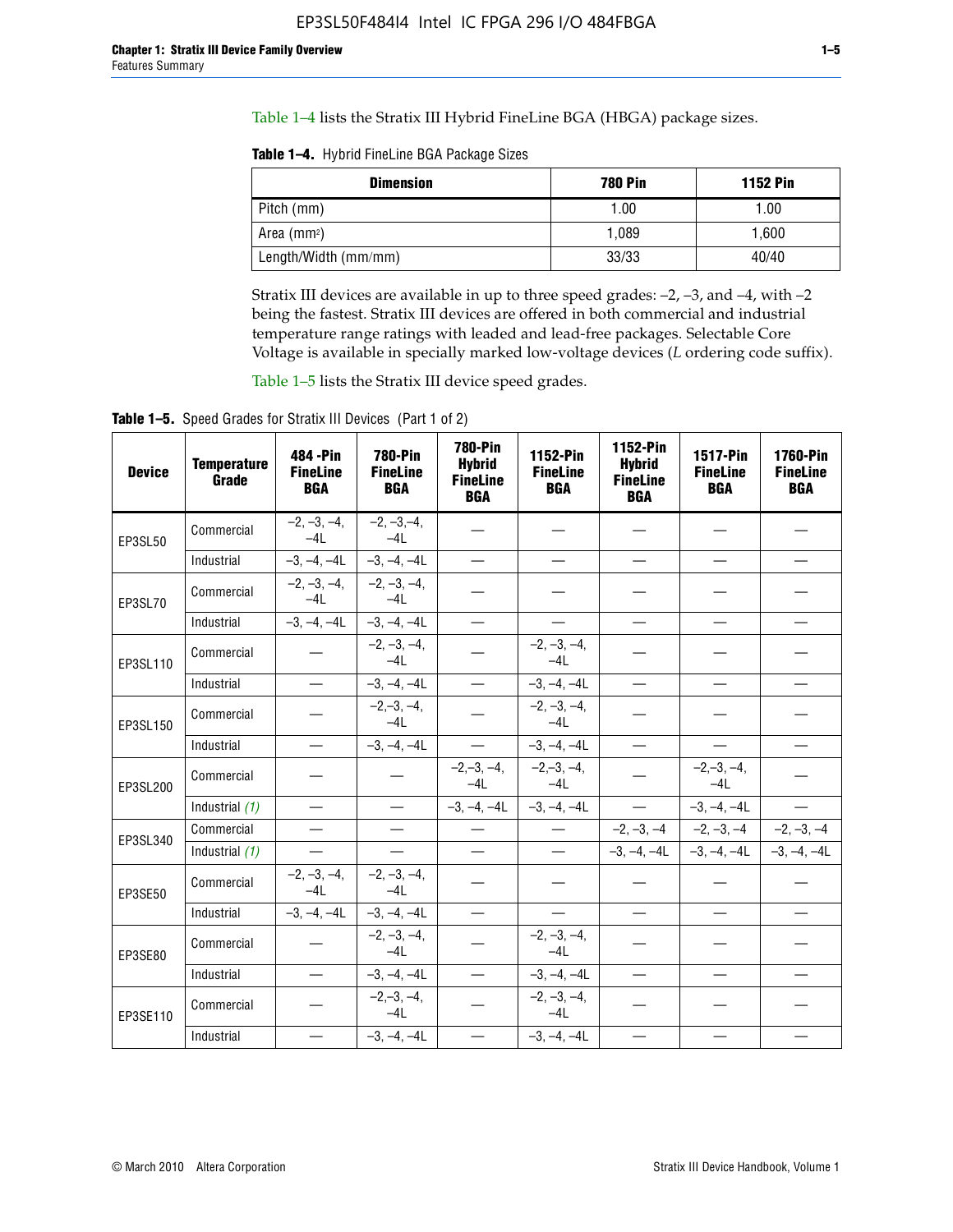| <b>Device</b> | <b>Temperature</b><br>Grade | 484 - Pin<br><b>FineLine</b><br><b>BGA</b> | <b>780-Pin</b><br><b>FineLine</b><br><b>BGA</b> | 780-Pin<br><b>Hybrid</b><br><b>FineLine</b><br><b>BGA</b> | 1152-Pin<br><b>FineLine</b><br><b>BGA</b> | 1152-Pin<br><b>Hybrid</b><br><b>FineLine</b><br><b>BGA</b> | <b>1517-Pin</b><br><b>FineLine</b><br><b>BGA</b> | <b>1760-Pin</b><br><b>FineLine</b><br>BGA |
|---------------|-----------------------------|--------------------------------------------|-------------------------------------------------|-----------------------------------------------------------|-------------------------------------------|------------------------------------------------------------|--------------------------------------------------|-------------------------------------------|
| EP3SE260      | Commercial                  |                                            |                                                 | $-2, -3, -4,$<br>$-4L$                                    | $-2, -3, -4,$<br>$-4L$                    |                                                            | $-2, -3, -4,$<br>$-4L$                           |                                           |
|               | Industrial $(1)$            |                                            |                                                 | $-3, -4, -4L$                                             | $-3, -4, -4L$                             |                                                            | $-3, -4, -4L$                                    |                                           |

**Table 1–5.** Speed Grades for Stratix III Devices (Part 2 of 2)

**Note to Table 1–5:**

(1) For EP3SL340, EP3SL200, and EP3SE260 devices, the industrial junction temperature range for –4L is 0–100°C, regardless of supply voltage.

# **Architecture Features**

The following section describes the various features of the Stratix III family FPGAs.

## **Logic Array Blocks and Adaptive Logic Modules**

The Logic Array Block (LAB) is composed of basic building blocks known as Adaptive Logic Modules (ALMs) that can be configured to implement logic, arithmetic, and register functions. Each LAB consists of ten ALMs, carry chains, shared arithmetic chains, LAB control signals, local interconnect, and register chain connection lines. ALMs are part of a unique, innovative logic structure that delivers faster performance, minimizes area, and reduces power consumption. ALMs expand the traditional 4-input look-up table architecture to 7 inputs, increasing performance by reducing LEs, logic levels, and associated routing. In addition, ALMs maximize DSP performance with dedicated functionality to efficiently implement adder trees and other complex arithmetic functions. The Quartus II Compiler places associated logic in an LAB or adjacent LABs, allowing the use of local, shared arithmetic chain, and register chain connections for performance and area efficiency.

The Stratix III LAB has a new derivative called Memory LAB (or MLAB), which adds SRAM memory capability to the LAB. MLAB is a superset of the LAB and includes all LAB features. MLABs support a maximum of 320 bits of simple dual-port Static Random Access Memory (SRAM). Each ALM in an MLAB can be configured as a 16×2 block, resulting in a configuration of 16×20 simple dual port SRAM block. MLAB and LAB blocks always co-exist as pairs in all Stratix III families, allowing up to 50% of the logic (LABs) to be traded for memory (MLABs).



f For more information about LABs and ALMs, refer to the *[Logic Array Blocks and](http://www.altera.com/literature/hb/stx3/stx3_siii51002.pdf)  [Adaptive Logic Modules in Stratix III Devices](http://www.altera.com/literature/hb/stx3/stx3_siii51002.pdf)* chapter.



For more information about MLAB modes, features and design considerations, refer to the *[TriMatrix Embedded Memory Blocks in Stratix III Devices](http://www.altera.com/literature/hb/stx3/stx3_siii51004.pdf)* chapter.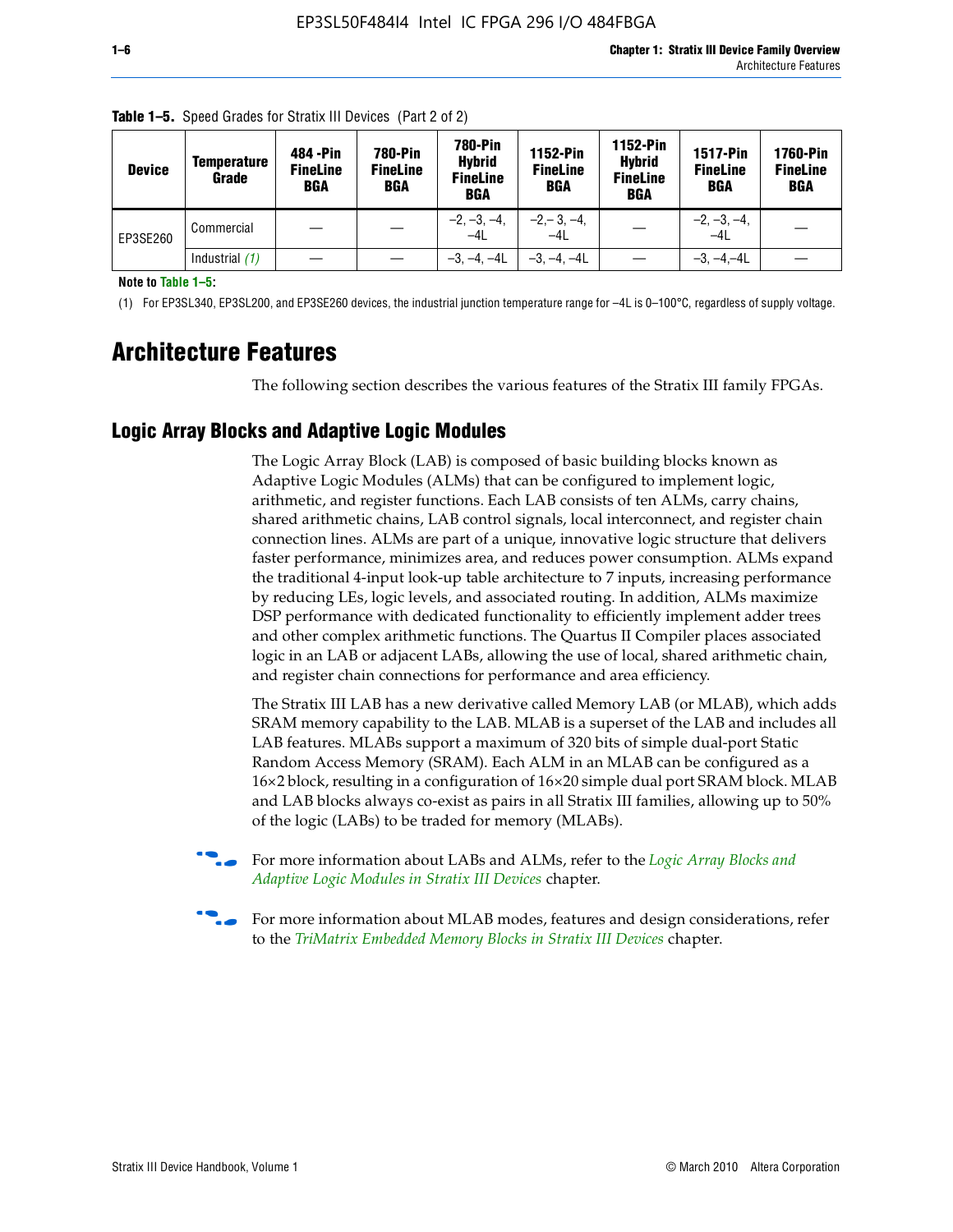#### **MultiTrack Interconnect**

In the Stratix III architecture, connections between ALMs, TriMatrix memory, DSP blocks, and device I/O pins are provided by the MultiTrack interconnect structure with DirectDrive technology. The MultiTrack interconnect consists of continuous, performance-optimized row and column interconnects that span fixed distances. A routing structure with fixed length resources for all devices allows predictable and repeatable performance when migrating through different device densities. The MultiTrack interconnect provides 1-hop connection to 34 adjacent LABs, 2-hop connections to 96 adjacent LABs and 3-hop connections to 160 adjacent LABs.

DirectDrive technology is a deterministic routing technology that ensures identical routing resource usage for any function regardless of placement in the device. The MultiTrack interconnect and DirectDrive technology simplify the integration stage of block-based designing by eliminating the reoptimization cycles that typically follow design changes and additions. The Quartus II Compiler also automatically places critical design paths on faster interconnects to improve design performance.

#### f For more information, refer to the *[MultiTrack Interconnect in Stratix III Devices](http://www.altera.com/literature/hb/stx3/stx3_siii51003.pdf)* chapter.

#### **TriMatrix Embedded Memory Blocks**

TriMatrix embedded memory blocks provide three different sizes of embedded SRAM to efficiently address the needs of Stratix III FPGA designs. TriMatrix memory includes the following blocks:

- 320-bit MLAB blocks optimized to implement filter delay lines, small FIFO buffers, and shift registers
- 9-Kbit M9K blocks that can be used for general purpose memory applications
- 144-Kbit M144K blocks that are ideal for processor code storage, packet and video frame buffering

Each embedded memory block can be independently configured to be a single- or dual-port RAM, ROM, or shift register via the Quartus II MegaWizard™ Plug-In Manager. Multiple blocks of the same type can also be stitched together to produce larger memories with minimal timing penalty. TriMatrix memory provides up to 16,272 Kbits of embedded SRAM at up to 600 MHz operation.

For more information about TriMatrix memory blocks, modes, features, and design considerations, refer to the *[TriMatrix Embedded Memory Blocks in Stratix III Devices](http://www.altera.com/literature/hb/stx3/stx3_siii51004.pdf)* chapter.

#### **DSP Blocks**

Stratix III devices have dedicated high-performance digital signal processing (DSP) blocks optimized for DSP applications requiring high data throughput. Stratix III devices provide you with the ability to implement various high-performance DSP functions easily. Complex systems such as WiMAX, 3GPP WCDMA, CDMA2000, voice over Internet Protocol (VoIP), H.264 video compression, and high-definition television (HDTV) require high-performance DSP blocks to process data. These system designs typically use DSP blocks to implement finite impulse response (FIR) filters, complex FIR filters, infinite impulse response (IIR) filters, fast Fourier transform (FFT) functions, and discrete cosine transform (DCT) functions.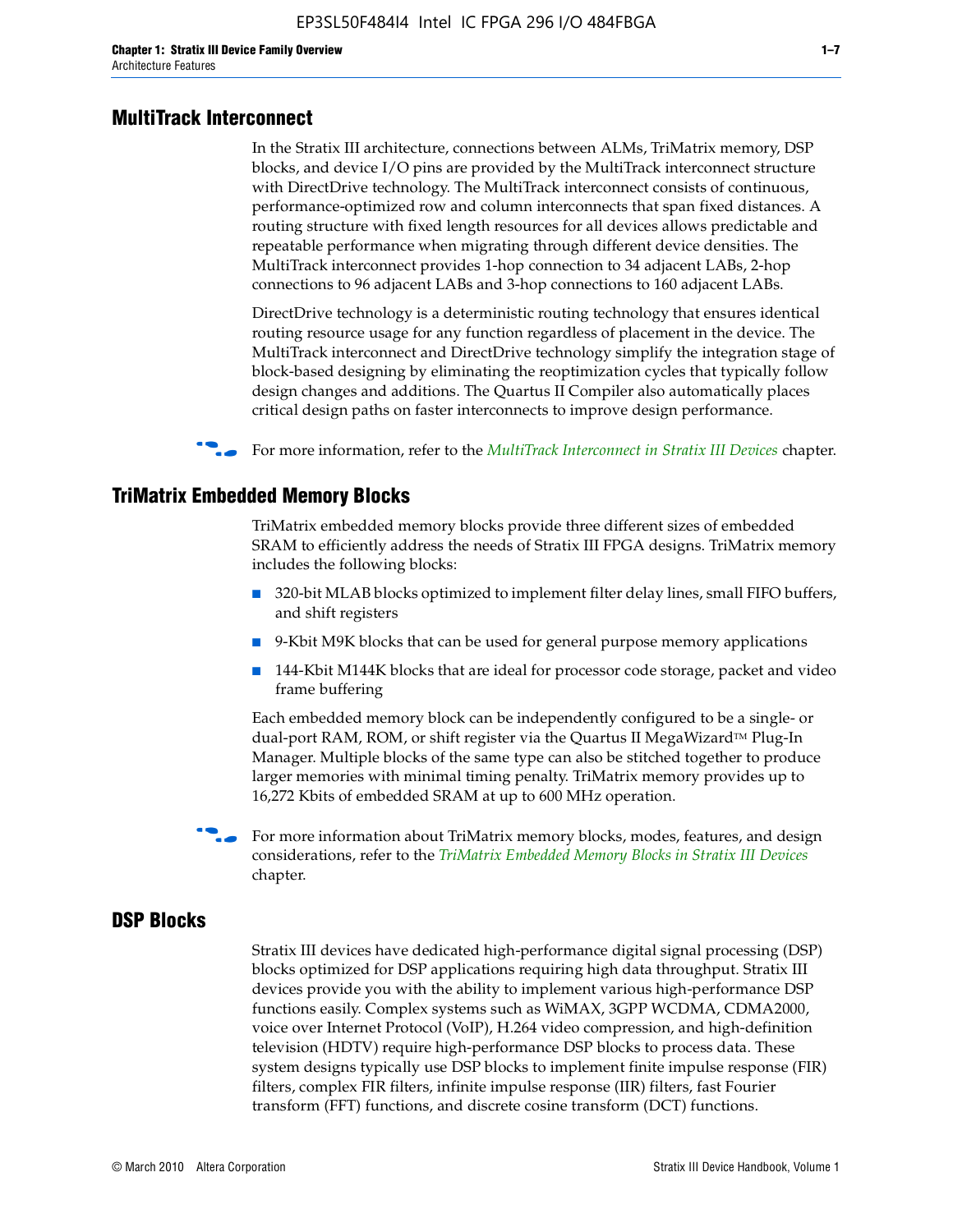Stratix III devices have up to 112 DSP blocks. The architectural highlights of the Stratix III DSP block are the following:

- High-performance, power optimized, fully pipelined multiplication operations
- Native support for 9-bit, 12-bit, 18-bit, and 36-bit word lengths
- Native support for 18-bit complex multiplications
- Efficient support for floating point arithmetic formats (24-bit for Single Precision and 53-bit for Double Precision)
- Signed and unsigned input support
- Built-in addition, subtraction, and accumulation units to efficiently combine multiplication results
- Cascading 18-bit input bus to form tap-delay lines
- Cascading 44-bit output bus to propagate output results from one block to the next block
- Rich and flexible arithmetic rounding and saturation units
- Efficient barrel shifter support
- Loopback capability to support adaptive filtering

DSP block multipliers can optionally feed an adder/subtractor or accumulator in the block depending on user configuration. This option saves ALM routing resources and increases performance, because all connections and blocks are inside the DSP block. Additionally, the DSP Block input registers can efficiently implement shift registers for FIR filter applications, and the Stratix III DSP blocks support rounding and saturation. The Quartus II software includes megafunctions that control the mode of operation of the DSP blocks based on user parameter settings.

f For more information, refer to the *[DSP Blocks in Stratix III Devices](http://www.altera.com/literature/hb/stx3/stx3_siii51005.pdf)* chapter.

#### **Clock Networks and PLLs**

Stratix III devices provide dedicated Global Clock Networks (GCLKs), Regional Clock Networks (RCLKs), and Periphery Clock Networks (PCLKs). These clocks are organized into a hierarchical clock structure that provides up to 104 unique clock domains (16 GCLK + 88 RCLK) within the Stratix III device and allows for up to 38 (16 GCLK + 22 RCLK) unique GCLK/RCLK clock sources per device quadrant.

Stratix III devices deliver abundant PLL resources with up to 12 PLLs per device and up to 10 outputs per PLL. Every output can be independently programmed, creating a unique, customizable clock frequency. Inherent jitter filtration and fine granularity control over multiply, divide ratios, and dynamic phase-shift reconfiguration provide the high-performance precision required in today's high-speed applications. Stratix III PLLs are feature rich, supporting advanced capabilities such as clock switchover, reconfigurable phase shift, PLL reconfiguration, and reconfigurable bandwidth. PLLs can be used for general-purpose clock management supporting multiplication, phase shifting, and programmable duty cycle. Stratix III PLLs also support external feedback mode, spread-spectrum input clock tracking, and post-scale counter cascading.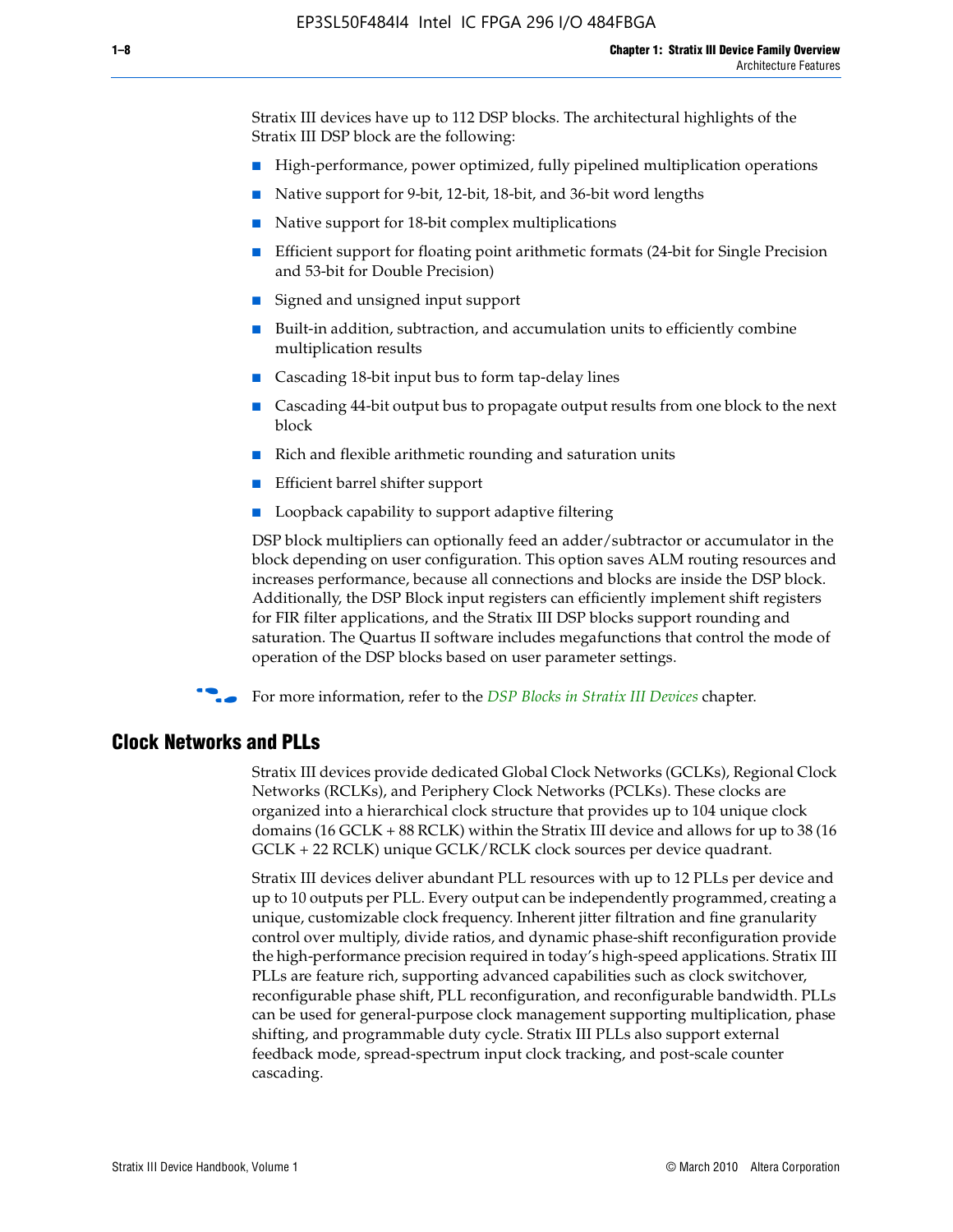f For more information, refer to the *[Clock Networks and PLLs in Stratix III Devices](http://www.altera.com/literature/hb/stx3/stx3_siii51006.pdf)* chapter.

### **I/O Banks and I/O Structure**

Stratix III devices contain up to 24 modular I/O banks, each of which contains 24, 32, 36, 40, or 48 I/Os. This modular bank structure improves pin efficiency and eases device migration. The I/O banks contain circuitry to support external memory interfaces at speeds up to 533 MHz and high-speed differential I/O interfaces meeting up to 1.6 Gbps performance. It also supports high-speed differential inputs and outputs running at speeds up to 800 MHz.

Stratix III devices support a wide range of industry I/O standards, including single-ended, voltage referenced single-ended, and differential I/O standards. The Stratix III I/O supports programmable bus hold, programmable pull-up resistor, programmable slew rate, programmable drive strength, programmable output delay control, and open-drain output. Stratix III devices also support on-chip series  $(R<sub>s</sub>)$  and on-chip parallel  $(R_T)$  termination with auto calibration for single-ended I/O standards and on-chip differential termination  $(R_D)$  for LVDS I/O standards on Left/Right I/O banks. Dynamic OCT is also supported on bi-directional I/O pins in all I/O banks.

**For more information, refer to the** *[Stratix III Device I/O Features](http://www.altera.com/literature/hb/stx3/stx3_siii51007.pdf)* **chapter.** 

## **External Memory Interfaces**

The Stratix III I/O structure has been completely redesigned to provide flexibility and enable high-performance support for existing and emerging external memory standards such as DDR, DDR2, DDR3, QDR II, QDR II+, and RLDRAM II at frequencies of up to 533 MHz.

Packed with features such as dynamic on-chip termination, trace mismatch compensation, read/write leveling, half-rate registers, and 4-to 36-bit programmable DQ group widths, Stratix III I/Os supply the built-in functionality required for rapid and robust implementation of external memory interfaces. Double data-rate support is found on all sides of the Stratix III device. Stratix III devices provide an efficient architecture to quickly and easily fit wide external memory interfaces exactly where you want them.

A self-calibrating soft IP core (ALTMEMPHY), optimized to take advantage of the Stratix III device I/O, along with the Quartus II timing analysis tool (TimeQuest), provide the total solution for the highest reliable frequency of operation across process voltage and temperature.

f For more information about external memory interfaces, refer to the *[External Memory](http://www.altera.com/literature/hb/stx3/stx3_siii51008.pdf)  [Interfaces in Stratix III Devices](http://www.altera.com/literature/hb/stx3/stx3_siii51008.pdf)* chapter.

#### **High-Speed Differential I/O Interfaces with DPA**

Stratix III devices contain dedicated circuitry for supporting differential standards at speeds up to 1.6 Gbps. The high-speed differential I/O circuitry supports the following high-speed I/O interconnect standards and applications: Utopia IV, SPI-4.2, SFI-4, 10 Gigabit Ethernet XSBI, Rapid I/O, and NPSI. Stratix III devices support 2×, 4×, 6×, 7×, 8×, and 10× SERDES modes for high-speed differential I/O interfaces and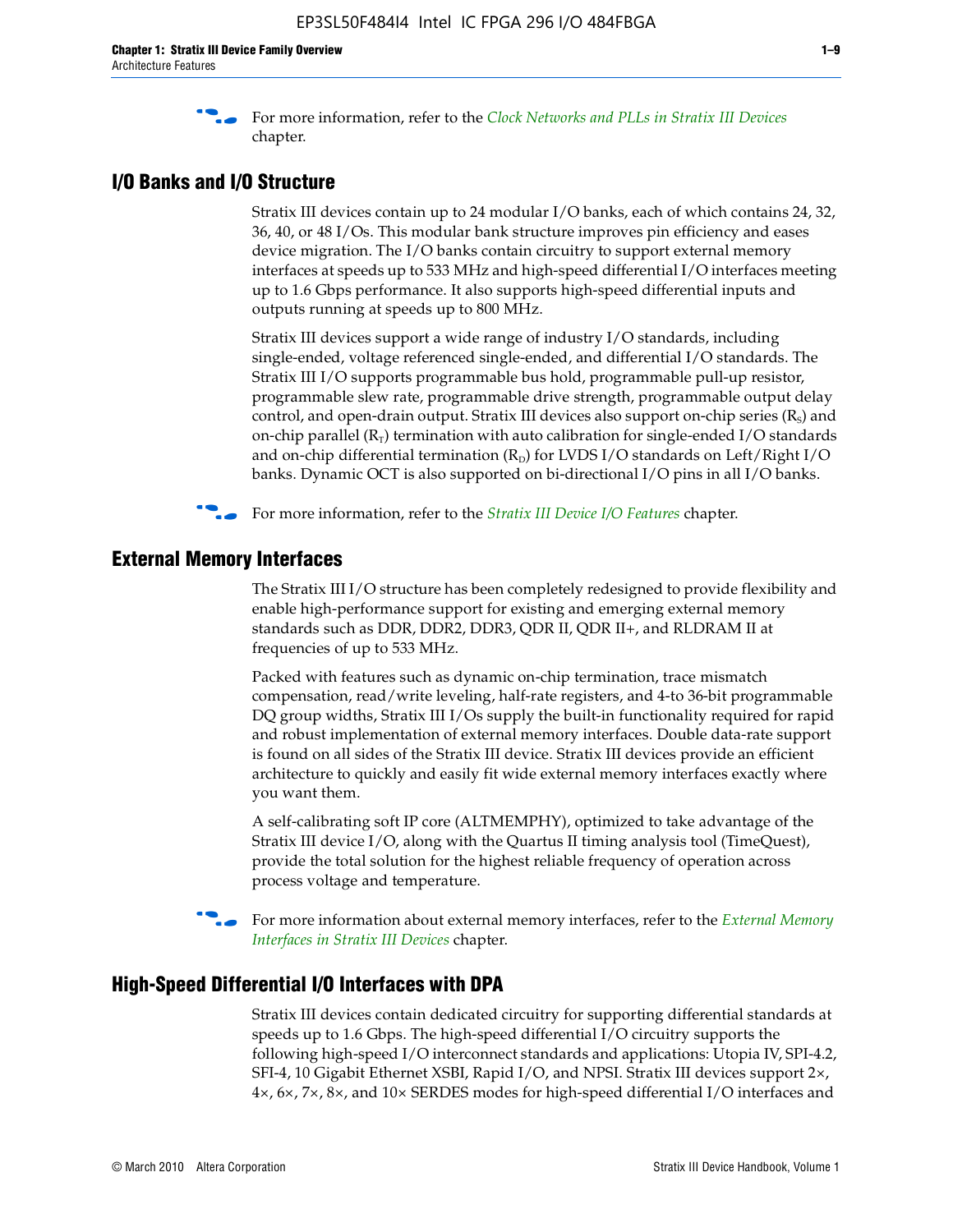4×, 6×, 7×, 8×, and 10× SERDES modes when using the dedicated DPA circuitry. DPA minimizes bit errors, simplifies PCB layout and timing management for high-speed data transfer, and eliminates channel-to-channel and channel-to-clock skew in high-speed data transmission systems. Soft CDR can also be implemented, enabling low-cost 1.6-Gbps clock embedded serial links.

Stratix III devices have the following dedicated circuitry for high-speed differential I/O support:

- Differential I/O buffer
- Transmitter serializer
- Receiver deserializer
- Data realignment
- Dynamic phase aligner (DPA)
- Soft CDR functionality
- Synchronizer (FIFO buffer)
- PLLs

**For more information, refer to the** *High Speed Differential I/O Interfaces with DPA in [Stratix III Devices](http://www.altera.com/literature/hb/stx3/stx3_siii51009.pdf)* chapter.

#### **Hot Socketing and Power-On Reset**

Stratix III devices are hot-socketing compliant. Hot socketing is also known as hot plug-in or hot swap, and power sequencing support without the use of any external devices. Robust on-chip hot-socketing and power-sequencing support ensures proper device operation independent of the power-up sequence. You can insert or remove a Stratix III board in a system during system operation without causing undesirable effects to the running system bus or the board that was inserted into the system.

The hot-socketing feature makes it easier to use Stratix III devices on PCBs that also contain a mixture of 3.3-V, 3.0-V, 2.5-V, 1.8-V, 1.5-V, and 1.2-V devices. With the Stratix III hot socketing feature, you do not need to ensure a specific power-up sequence for each device on the board.

For more information, refer to the *Hot Socketing and Power-On Reset in Stratix III [Device](http://www.altera.com/literature/hb/stx3/stx3_siii51010.pdf)s* chapter.

#### **Configuration**

Stratix III devices are configured using one of the following four configuration schemes:

- Fast passive parallel (FPP)
- Fast active serial (AS)
- Passive serial (PS)
- Joint Test Action Group (JTAG)

All configuration schemes use either an external controller (for example, a  $MAX<sup>®</sup>$  II device or microprocessor), a configuration device, or a download cable.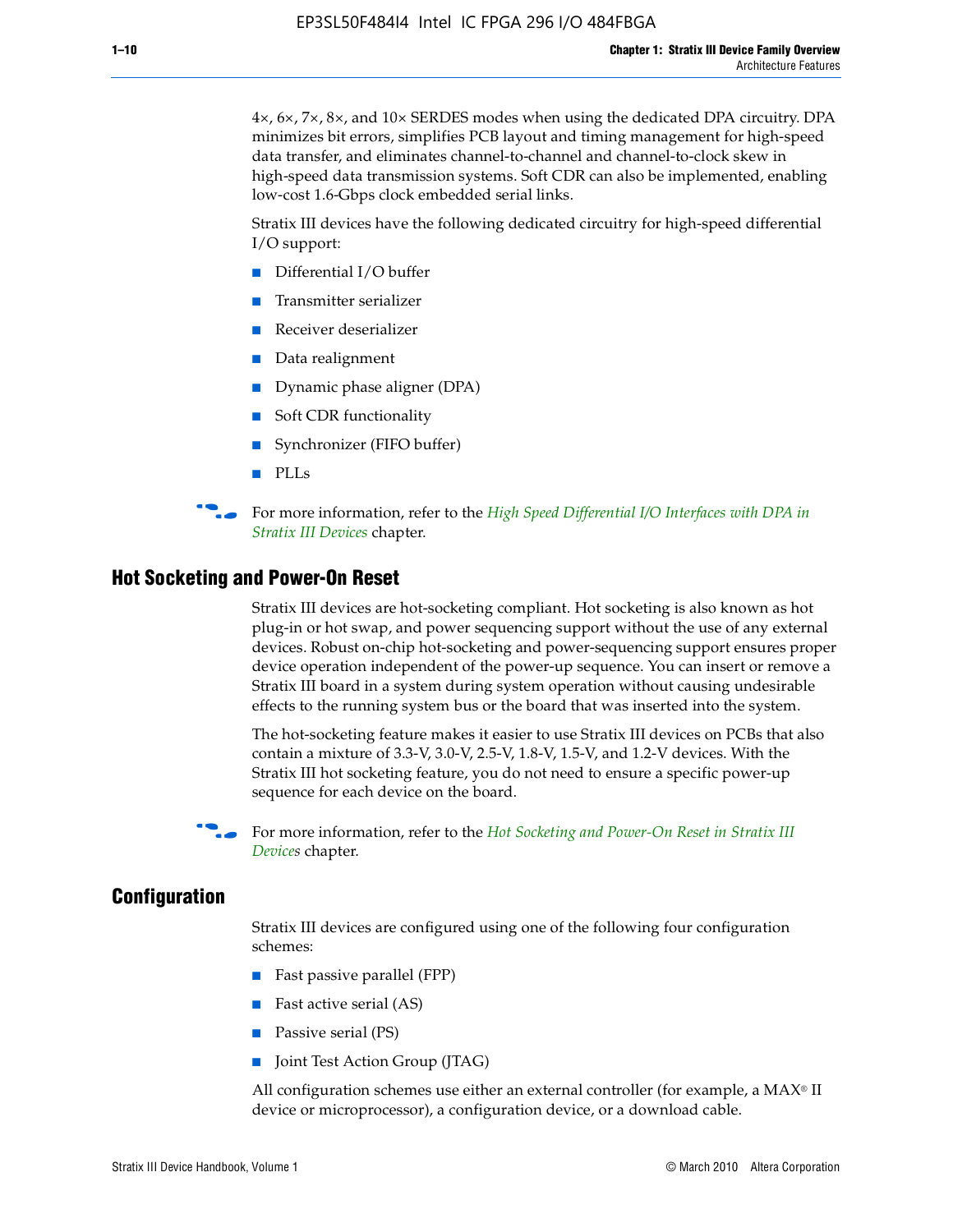Stratix III devices support configuration data decompression, which saves configuration memory space and time. This feature allows you to store compressed configuration data in configuration devices or other memory and transmit this compressed bitstream to Stratix III devices. During configuration, the Stratix III device decompresses the bitstream in real time and programs its SRAM cells.

Stratix III devices support decompression in the FPP when using a MAX II device/microprocessor plus flash, fast AS, and PS configuration schemes. The Stratix III decompression feature is not available in the FPP when using the enhanced configuration device and JTAG configuration schemes.

For more information, refer to the *[Configuring Stratix III Devices](http://www.altera.com/literature/hb/stx3/stx3_siii51011.pdf)* chapter.

## **Remote System Upgrades**

Stratix III devices feature remote system upgrade capability, allowing error-free deployment of system upgrades from a remote location securely and reliably. Soft logic (either the Nios embedded processor or user logic) implemented in a Stratix III device can download a new configuration image from a remote location, store it in configuration memory, and direct the dedicated remote system upgrade circuitry to initiate a reconfiguration cycle. The dedicated circuitry performs error detection during and after the configuration process, and can recover from an error condition by reverting back to a safe configuration image, and provides error status information. This dedicated remote system upgrade circuitry is unique to Stratix series FPGAs and helps to avoid system downtime.



**For more information, refer to the** *[Remote System Upgrades with Stratix III Devices](http://www.altera.com/literature/hb/stx3/stx3_siii51012.pdf)* chapter.

#### **IEEE 1149.1 (JTAG) Boundary-Scan Testing**

Stratix III devices support the JTAG IEEE Std. 1149.1 specification. The Boundary-Scan Test (BST) architecture offers the capability to test pin connections without using physical test probes and capture functional data while a device is operating normally. Boundary-scan cells in the Stratix III device can force signals onto pins or capture data from pin or logic array signals. Forced test data is serially shifted into the boundary-scan cells. Captured data is serially shifted out and externally compared to expected results. In addition to BST, you can use the IEEE Std. 1149.1 controller for Stratix III device in-circuit reconfiguration (ICR).

For more information, refer to the *IEEE 1149.1 (JTAG) Boundary Scan Testing in [Stratix III Devices](http://www.altera.com/literature/hb/stx3/stx3_siii51013.pdf)* chapter.

## **Design Security**

Stratix III devices are high-density, high-performance FPGAs with support for 256-bit volatile and non-volatile security keys to protect designs against copying, reverse engineering, and tampering. Stratix III devices have the ability to decrypt a configuration bitstream using the Advanced Encryption Standard (AES) algorithm, an industry standard encryption algorithm that is FIPS-197 certified and requires a 256-bit security key.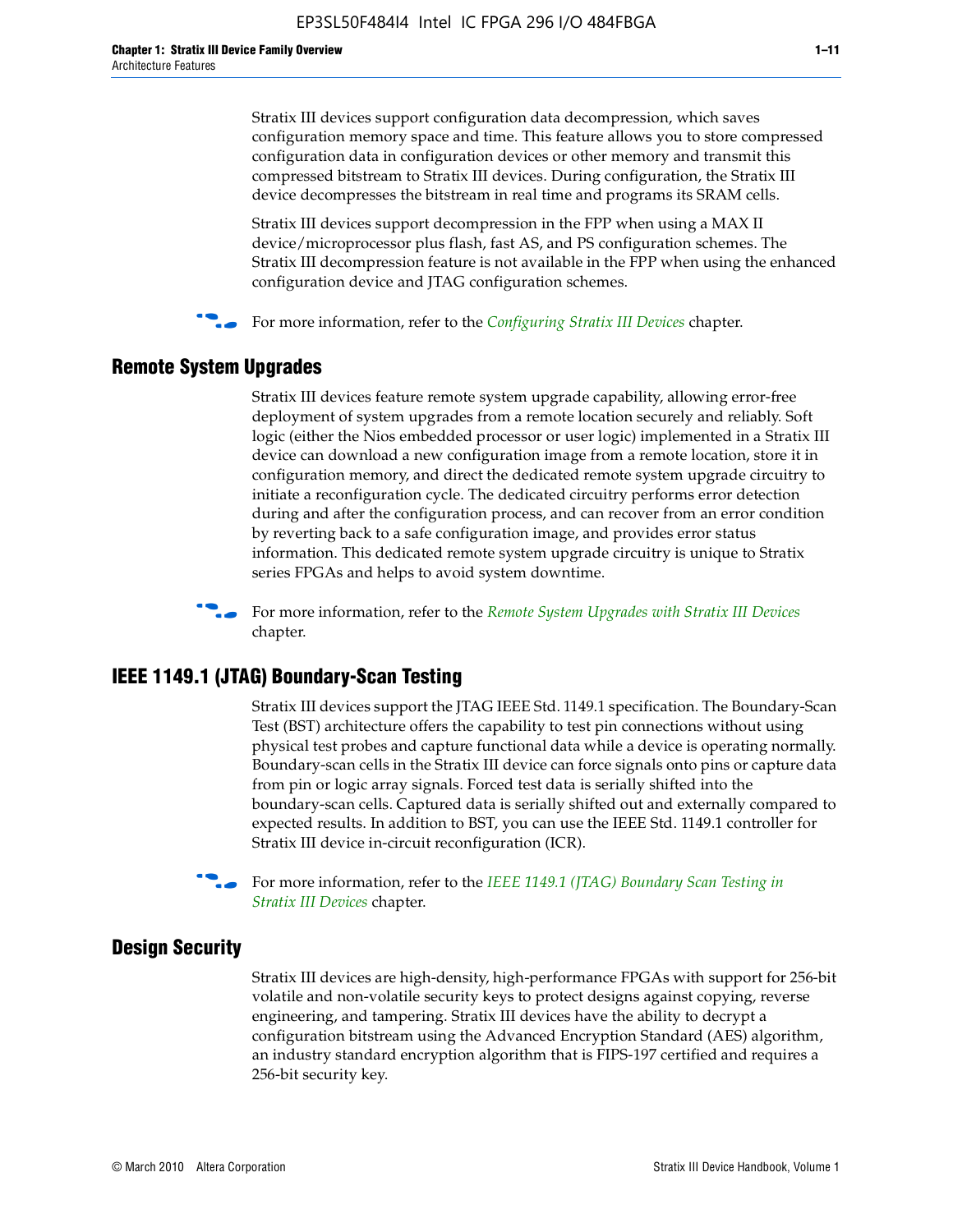The design security feature is available when configuring Stratix III FPGAs using the fast passive parallel (FPP) configuration mode with an external host (such as a MAX II device or microprocessor), or when using fast active serial (AS) or passive serial (PS) configuration schemes.

f For more information about the design security feature, refer to the *[Design Security in](http://www.altera.com/literature/hb/stx3/stx3_siii51014.pdf)  [Stratix III Devices](http://www.altera.com/literature/hb/stx3/stx3_siii51014.pdf)* chapter.

#### **SEU Mitigation**

Stratix III devices have built-in error detection circuitry to detect data corruption due to soft errors in the configuration random-access memory (CRAM) cells. This feature allows all CRAM contents to be read and verified continuously during user mode operation to match a configuration-computed CRC value. The enhanced CRC circuit and frame-based configuration architecture allows detection and location of multiple, single, and adjacent bit errors which, in conjunction with a soft circuit supplied as a reference design, allows don't-care soft errors in the CRAM to be ignored during device operation. This provides a steep decrease in the effective soft error rate, increasing system reliability.

On-chip memory block SEU mitigation is also offered using the ninth bit and a configurable megafunction in the Quartus II software for MLAB and M9K blocks while the M144K memory blocks have built-in error correction code (ECC) circuitry.

For more information about the dedicated error detection circuitry, refer to the *SEU [Mitigation in Stratix III Devices](http://www.altera.com/literature/hb/stx3/stx3_siii51015.pdf)* chapter.

#### **Programmable Power**

Stratix III delivers Programmable Power, the only FPGA with user programmable power options balancing today's power and performance requirements. Stratix III devices utilize the most advanced power-saving techniques, including a variety of process, circuit, and architecture optimizations and innovations. In addition, user controllable power reduction techniques provide an optimal balance of performance and power reduction specific for each design configured into the Stratix III FPGA. The Quartus II software (starting from version 6.1) automatically optimizes designs to meet the performance goals while simultaneously leveraging the programmable power-saving options available in the Stratix III FPGA without the need for any changes to the design flow.

For more information about Programmable Power in Stratix III devices, refer to the following documents:

- *[Programmable Power and Temperature Sensing Diode in Stratix III Devices](http://www.altera.com/literature/hb/stx3/stx3_siii51016.pdf)* chapter
- *[AN 437: Power Optimization in Stratix III FPGAs](http://www.altera.com/literature/an/AN437.pdf)*
- *[Stratix III Programmable Power White Paper](http://www.altera.com/literature/wp/wp-01006.pdf)*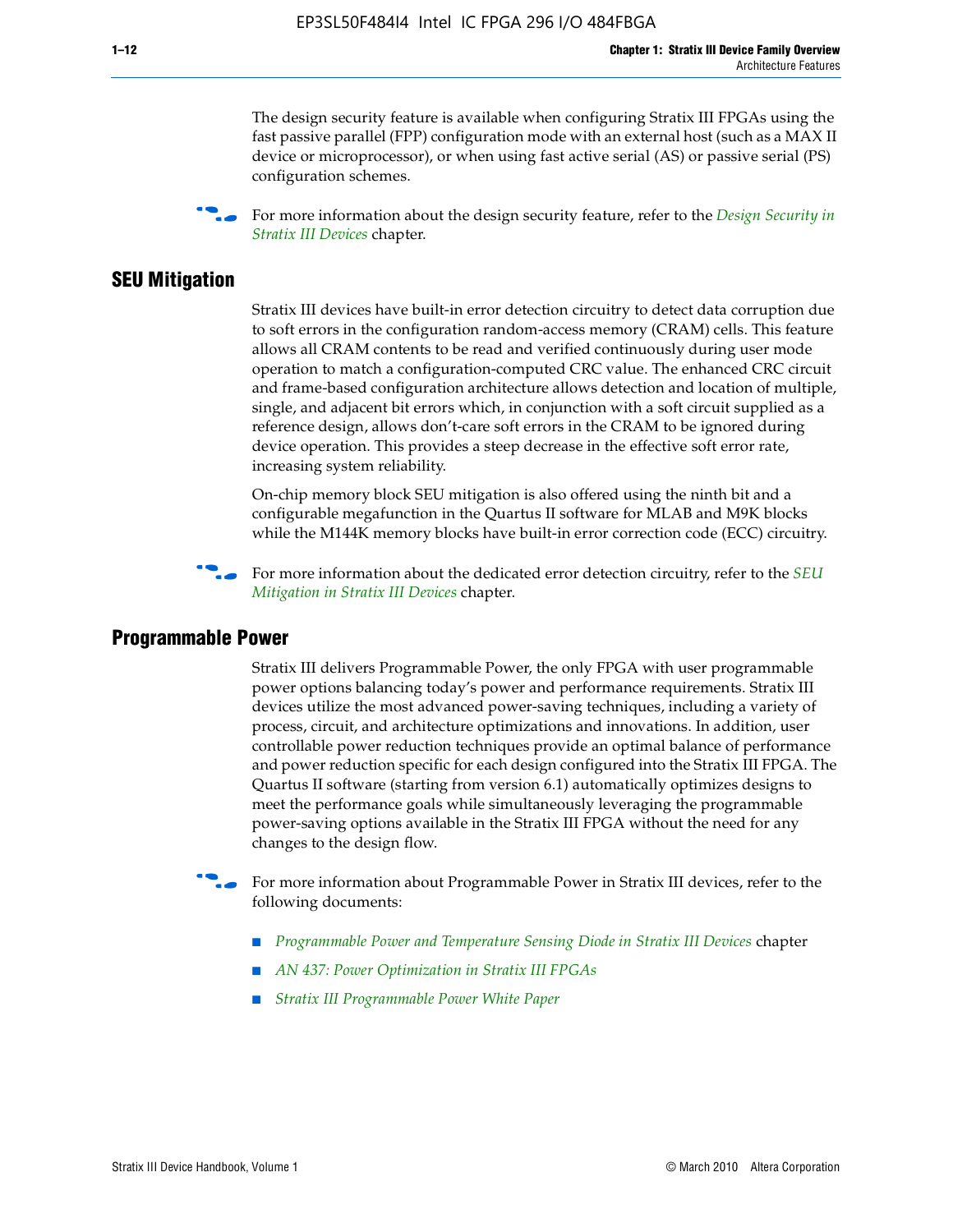## **Signal Integrity**

Stratix III devices simplify the challenge of signal integrity through a number of chip, package, and board level enhancements to enable efficient high-speed data transfer into and out of the device. These enhancements include:

- 8:1:1 user I/O/Gnd/V<sub>cc</sub> ratio to reduce the loop inductance in the package
- Dedicated power supply for each I/O bank, limit of I/Os is 24 to 48 I/Os per bank, to help limit simultaneous switching noise
- Programmable slew-rate support with up to four settings to match desired I/O standard, control noise, and overshoot
- Programmable output-current drive strength support with up to six settings to match desired I/O standard performance
- Programmable output-delay support to control rise/fall times and adjust duty cycle, compensate for skew, and reduce simultaneous switching outputs (SSO) noise
- Dynamic OCT with auto calibration support for series and parallel OCT and differential OCT support for LVDS I/O standard on the left/right banks
- For mor[e](http://www.altera.com/literature/hb/qts/quartusii_handbook.pdf) information about SI support in the Quartus II software, refer to the *[Quartus II Handbook](http://www.altera.com/literature/hb/qts/quartusii_handbook.pdf)*.

For more information about how to use the various configuration, PLL, external memory interfaces, I/O, high-speed differential I/O, power, and JTAG pins, refer to the *[Stratix III Device Family Pin Connection Guidelines](http://www.altera.com/literature/dp/stx3/PCG-01004.pdf)*.

# **Reference and Ordering Information**

The following section describes Stratix III device software support and ordering information.

## **Software Support**

Stratix III devices are supported by the Altera Quartus II design software, version 6.1 and later, which provides a comprehensive environment for system-on-a-programmable-chip (SOPC) design. The Quartus II software includes HDL and schematic design entry, compilation and logic synthesis, full simulation and advanced timing analysis, SignalTap® II logic analyzer, and device configuration.

**For more information about the [Quartus II](http://www.altera.com/literature/hb/qts/quartusii_handbook.pdf) software features, refer to the** *Quartus II* **<b>Fig. 7** *[Handbook](http://www.altera.com/literature/hb/qts/quartusii_handbook.pdf)*.

The Quartus II software supports a variety of operating systems. The specific operating system for the Quartus II software can be obtained from the Quartus II **Readme.txt** file or the *[Operating System Support](http://www.altera.com/support/software/os_support/oss-index.html)* section of the Altera website. It also supports seamless integration with industry-leading EDA tools through the NativeLink® interface.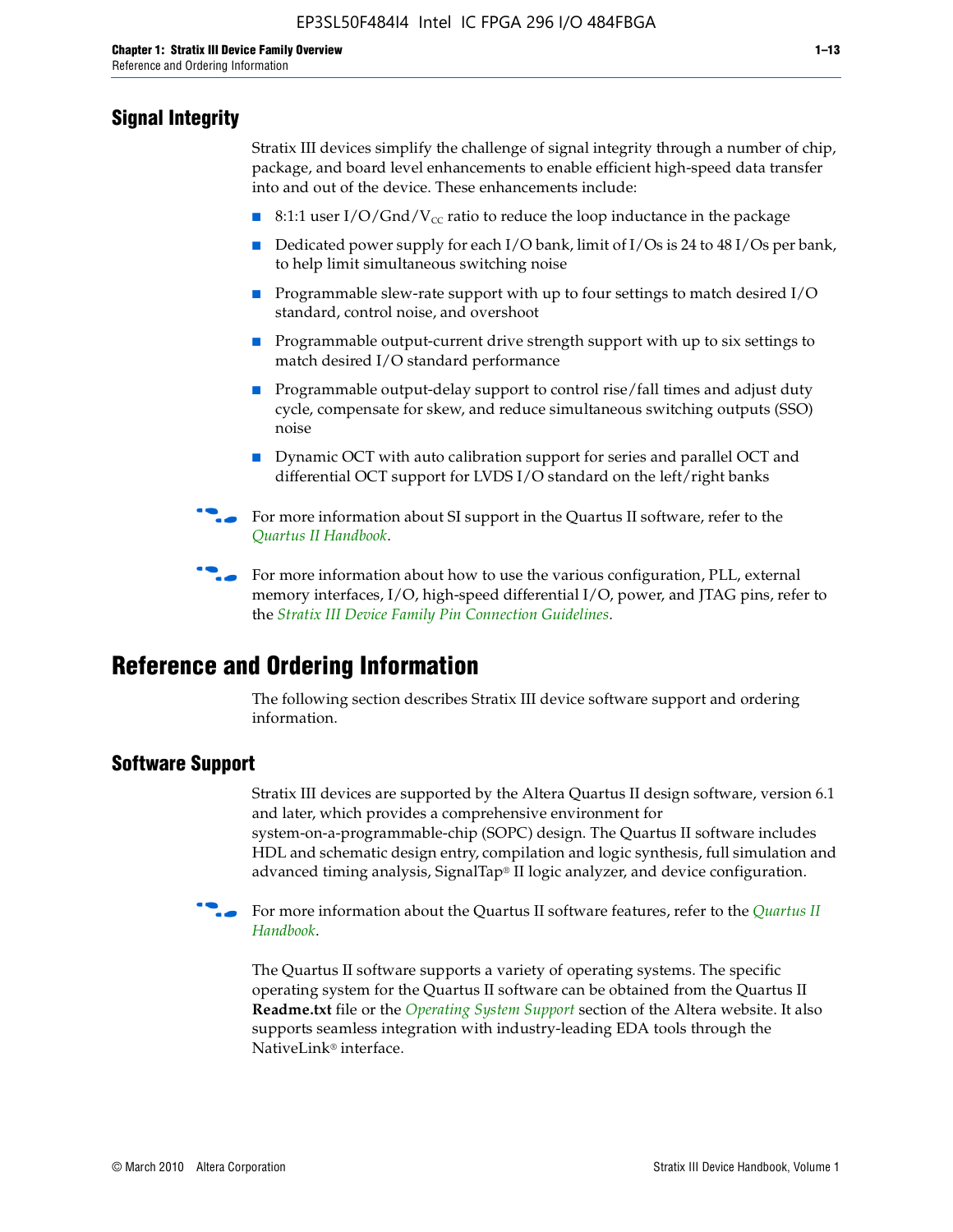## **Ordering Information**

Figure 1–1 shows the ordering codes for Stratix III devices.

For more information about a specific package, refer to the *Stratix III Device Package [Information](http://www.altera.com/literature/hb/stx3/stx3_siii51017.pdf)* chapter.





# **[C](http://www.altera.com/literature/hb/stx3/stx3_siii51012.pdf)hapter Revision History**

Table 1–6 lists the revision history for this chapter.

| <b>Table 1–6.</b> Chapter Revision History (Part 1 of 2) |  |  |  |  |  |
|----------------------------------------------------------|--|--|--|--|--|
|----------------------------------------------------------|--|--|--|--|--|

| <b>Date</b>       | <b>Version</b> | <b>Changes Made</b>                                          |
|-------------------|----------------|--------------------------------------------------------------|
|                   |                | Updated for the Quartus II software version 9.1 SP2 release: |
| <b>March 2010</b> | 1.8            | <b>u</b> Updated Table $1-2$ .                               |
|                   |                | ■ Updated "I/O Banks and I/O Structure" section.             |
| May 2009          | 1.7            | Updated "Software" and "Signal Integrity" sections.          |
|                   |                | ■ Updated "Features" section.                                |
| February 2009     | 1.6            | <b>u</b> Updated Table $1-1$ .                               |
|                   |                | Removed "Referenced Documents" section.                      |
|                   |                | ■ Updated "Features" section.                                |
| October 2008      | 1.5            | ■ Updated Table $1-1$ and Table $1-5$ .                      |
|                   |                | Updated New Document Format.                                 |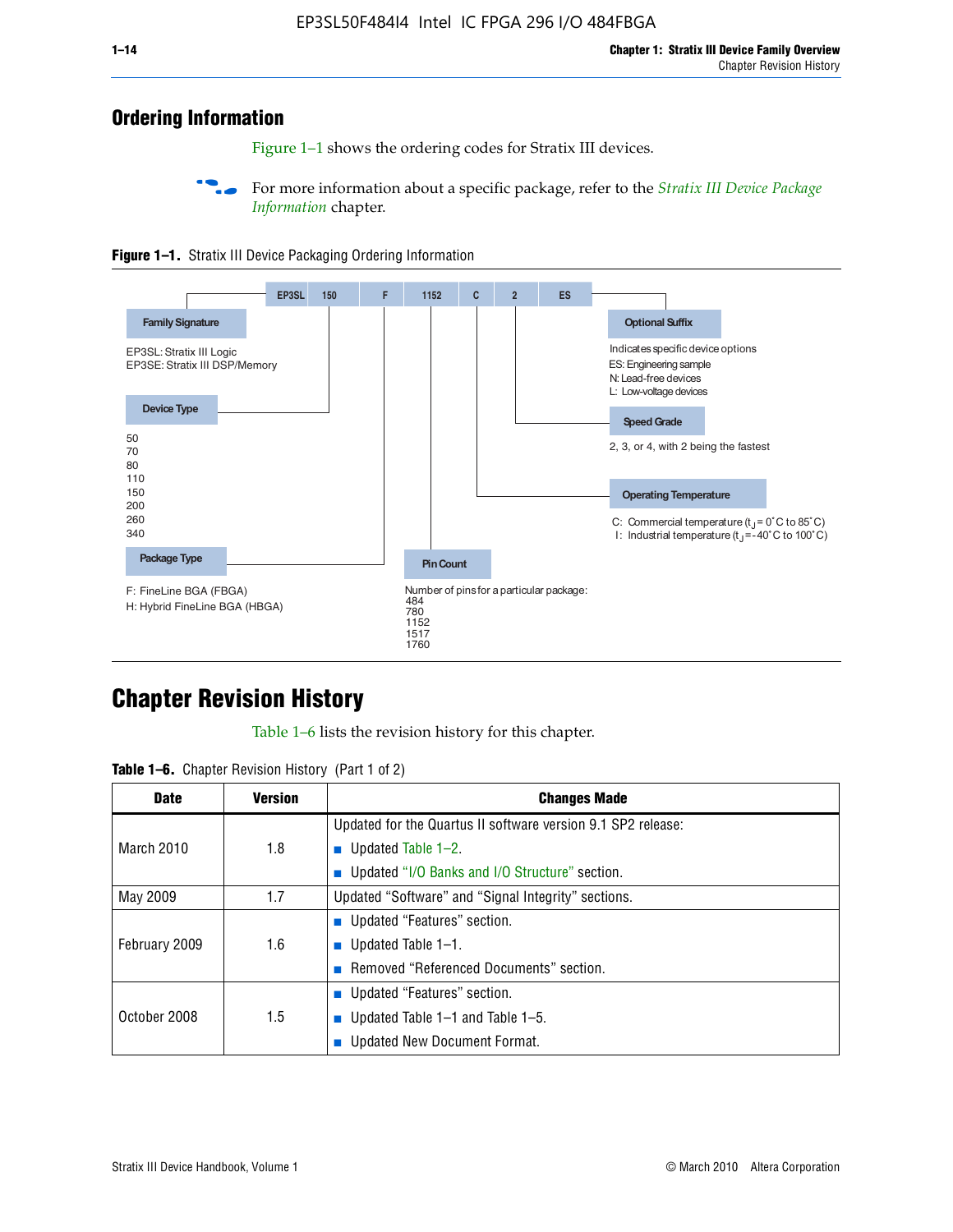#### Table 1–6. Chapter Revision History (Part 2 of 2)

| <b>Date</b>   | <b>Version</b> | <b>Changes Made</b>                                                                             |  |  |  |
|---------------|----------------|-------------------------------------------------------------------------------------------------|--|--|--|
|               |                | <b>Updated "Introduction".</b>                                                                  |  |  |  |
|               |                | $\blacksquare$ Updated Table 1-1.                                                               |  |  |  |
|               | 1.4            | <b>u</b> Updated Table $1-2$ .                                                                  |  |  |  |
| May 2008      |                | Added Table 1-5.<br>m.                                                                          |  |  |  |
|               |                | ■ Updated "Reference and Ordering Information".                                                 |  |  |  |
|               |                | ■ Updated package type information in Figure $1-1$ .                                            |  |  |  |
| November 2007 | 1.3            | $\blacksquare$ Updated Table 1-1.                                                               |  |  |  |
|               |                | $\blacksquare$ Updated Table 1-2.                                                               |  |  |  |
|               |                | $\blacksquare$ Minor typo fixes.                                                                |  |  |  |
| October 2007  | 1.2            | Added Table 1-4.                                                                                |  |  |  |
|               |                | Added section "Referenced Documents".                                                           |  |  |  |
|               |                | Added live links for references.                                                                |  |  |  |
| May 2007      | 1.1            | Minor formatting changes, fixed PLL numbers and ALM, LE and MLAB bit counts in<br>Table $1-1$ . |  |  |  |
| November 2006 | 1.0            | Initial Release.                                                                                |  |  |  |